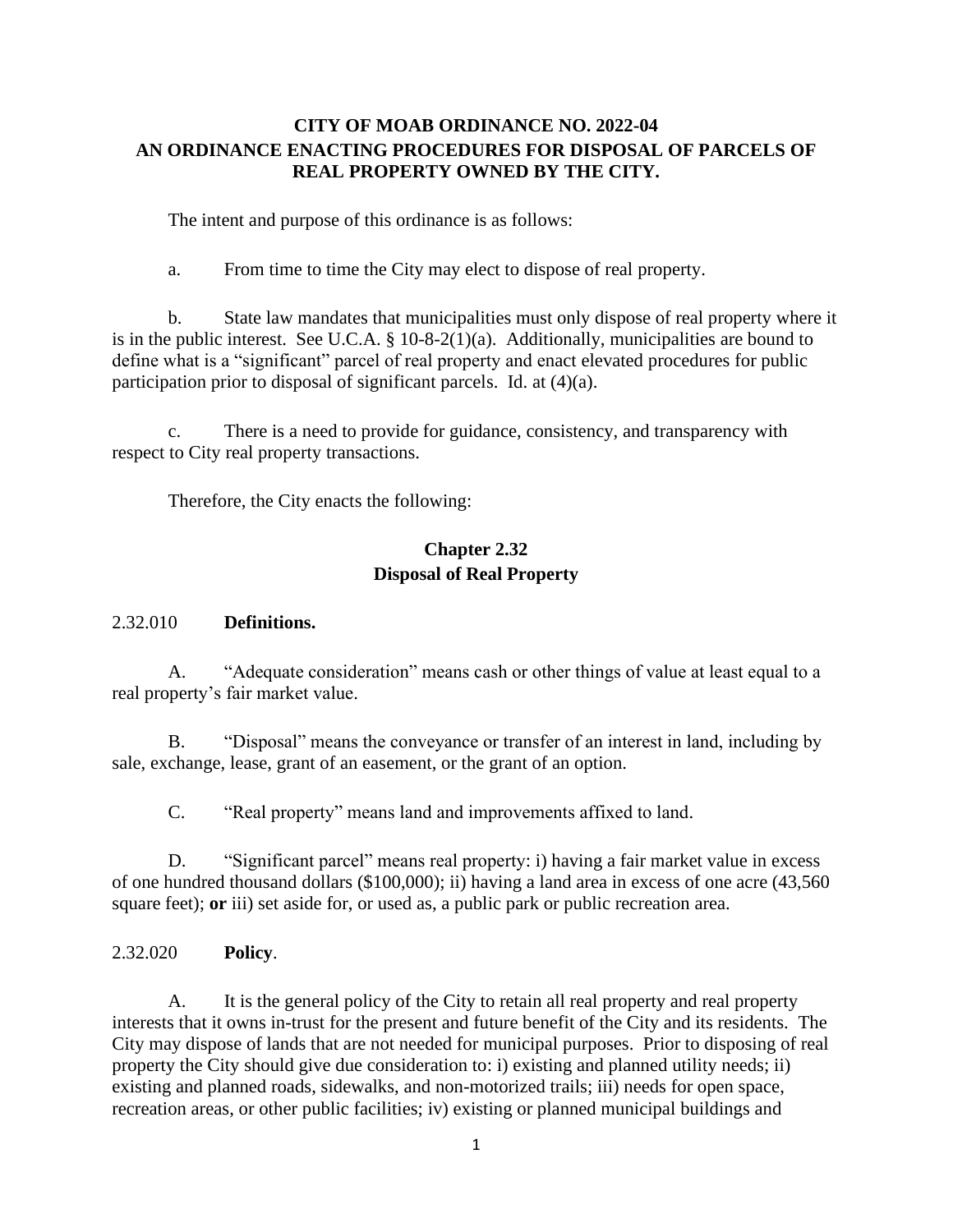structures; and v) advisory documents of the City [i.e. road plans, utility plans or the General Plan].

B. Real property held by the City is only subject to disposal if it is determined that: i) the real property is not needed for present or reasonably anticipated City operations; ii) the conveyance is in the public interest; and iii) the conveyance is made in exchange for adequate consideration. The disposal of real property by the City is a legislative act approved by the City Council by ordinance or resolution, as appropriate.

## 2.32.030 **Significant Parcels**.

A. Prior to disposing of a significant parcel of real property the City Council shall first hold a public hearing allowing for comment on the proposed transaction. The City shall provide reasonable public notice disclosing the date, time, and place of the hearing, as well as a statement describing the subject property in reasonable detail and explaining the purpose of the hearing. The public shall be provided access to all relevant details of the proposed transaction.

B. The notice of public hearing shall be given not less than fourteen (14) days prior to the hearing via: i) publication on the Utah public notice website; ii) at least one (1) publication in a newspaper of general circulation in Moab; and iii) via posting on the City's website.

## 2.32.040 **Exemptions**.

A. The following transactions are exempt from the provisions of this Chapter:

1. Parcels conveyed as part of a boundary line agreement;

2. Parcels conveyed or created by a right-of-way vacation, plat amendment, or easement vacation;

3. Leases or conveyances executed between the City and other governmental entities; or

4. Settlements of boundary or title disputes, whether judicially approved or otherwise.

# 2.32.050 **Appraisal**.

A. If the City reasonably believes that a proposed transaction may involve a Significant Parcel, as defined by this Chapter, it shall first obtain an appraisal of the fair market value of the parcel from a suitably qualified real estate appraiser. The appraised value is not binding upon the parties, but it may be used to inform the City in the review of any proposed transaction. The City may require that a prospective purchaser pay for the costs of appraisal as